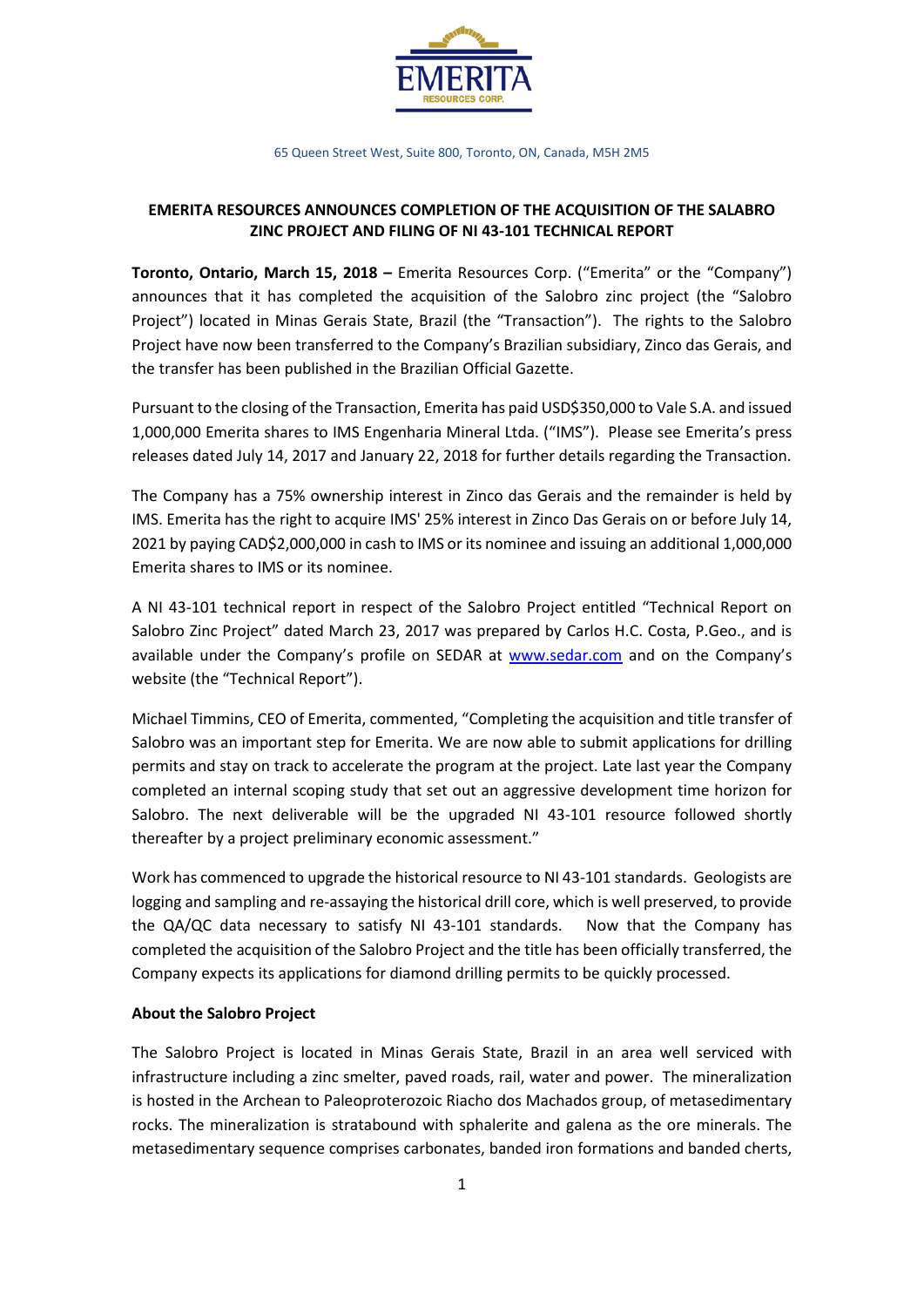

#### 65 Queen Street West, Suite 800, Toronto, ON, Canada, M5H 2M5

suggesting either a Mississippi Valley Type or Sedex depositional environment for the sulphide accumulations. The thickest intercept to date is 13.92 meters grading 10.39% zinc and 2.13% lead. Please refer to the Company's Technical Report for additional information.

A summary of the historical resource estimate can be found on the Company's website in a report entitled "Mineralizações De Zinco E Chumbo Do Depósito Salobro, Porteirinha (Mg) (2006)". According to this report, the Salobro Project deposit is estimated to contain 8.3 million tonnes grading 7.12% zinc and lead. **A "qualified person", as defined in National Instrument 43-101 ("NI 43-101"), has not done sufficient work on behalf of Emerita to classify the historical estimate as a current mineral resource and Emerita is not treating the historical estimate as a current mineral resource or mineral reserve. Further work must be completed in order to demonstrate whether a reasonable expectation for commercial extraction exists. The mineral resource estimate is a historical estimate and should not be relied upon.**

The Salobro Project deposit remains open for further expansion. The initial work program will focus on a combination of completing QA/QC work on the existing drill core to produce an NI 43-101 compliant resource as well as step out drilling to expand the resource. The results of the initial work program are expected to provide the necessary data for completing the initial economic evaluation of the Salobro Project deposit.

## **Qualified Person**

Dr. Fernando Tallarico, P.Geo., and Carlos H.C. Costa, P.Geo., are each a "qualified person" as such term is defined in NI 43-101 and have reviewed and approved the technical information related to the Salobro Project included in this press release and have approved its dissemination. Each of Dr. Tallarico and Mr. Costa are considered independent of Emerita.

### **About Emerita Resources Corp.**

Emerita is a natural resource company engaged in the acquisition, exploration and development of mineral properties in Europe and South America, with a primary focus on exploring in Spain and Brazil. The Company's corporate office and technical teams are based in Sevilla, Spain and Belo Horizonte, Brazil with an administrative office in Toronto, Canada.

For further information, contact:

Joaquin Merino +34 (628) 1754 66 (Spain)

Helia Bento +1 416 309 4293 (Toronto) [info@emeritaresources.com](mailto:info@emeritaresources.com)